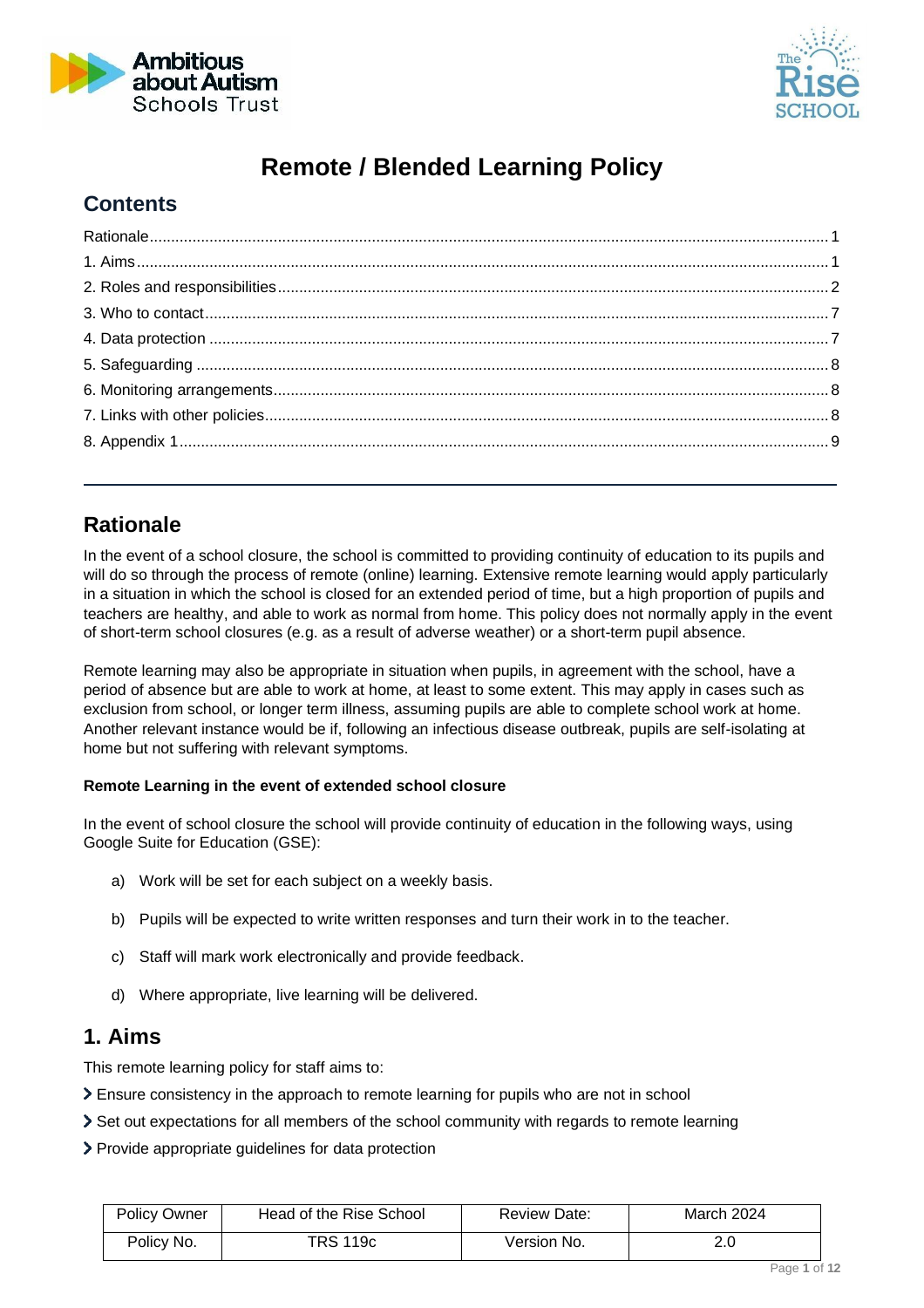



### <span id="page-1-0"></span>**2. Roles and responsibilities**

The IT and School Support Team will ensure that all pupils are able to access learning from home and that all pupils have access to a device that they can use to access remote learning.

The Assistant Head of Learning, Teaching and Assessment will monitor engagement with remote learning.

The Assistant Head of Pastoral will monitor safeguarding concerns related to the use of the Virtual Learning Environment (VLE).

The Head of Computing will design, deliver and support the training of staff and pupils on how to use the VLE.

All subject teachers ensure that appropriate work is uploaded onto the VLE.

Teaching and Learning Assistants (TLAs) will support families and pupils with engagement and access to the VLE.

#### **2.1 Teachers**

When providing remote learning, teachers must be available between 9am – 3 pm.

If they're unable to work for any reason during this time, for example due to sickness or caring for a dependent, they should report this using the normal absence procedure.

- o [Sickness Absence Policy and Procedure](https://ambitiousaboutautism.sharepoint.com/sites/policy/Published%20PPF/Forms/AllItems.aspx?id=%2Fsites%2Fpolicy%2FPublished%20PPF%2F027%20Sickness%20Absence%20Policy%20and%20Procedure%2Epdf&parent=%2Fsites%2Fpolicy%2FPublished%20PPF)
- o [Sickness Absence Policy and Procedure Addendum in response to COVID-19](https://ambitiousaboutautism.sharepoint.com/sites/policy/Published%20PPF/Forms/AllItems.aspx?id=%2Fsites%2Fpolicy%2FPublished%20PPF%2F0271%20Addendum%202%20to%20Sickness%20Absence%2C%20Special%20Leave%20of%20Absence%20and%20Family%20Leave%20Policies%20in%20response%20to%20Coronavirus%20%28COVID%2D19%29%20outbreak%2Epdf&parent=%2Fsites%2Fpolicy%2FPublished%20PPF)

When providing remote learning, teachers are responsible for:

- $\triangleright$  Setting work
	- o For your normal classes. Tasks will be set in accordance with existing schemes of work, and tasks will be designed to allow students to progress through schemes of work at the same pace as if they were at school, where possible.
	- o The amount of work should be the normal number of timetabled lessons
	- o Work should be uploaded onto the VLE, instructions can be found in **Appendix 1**
	- o This work needs to be set in advance of the lesson
- $\triangleright$  Providing feedback on work  $$ 
	- o Teachers will provide timely and helpful feedback through use of the VLE.
	- $\circ$  Feedback for completed work will be shared before the end of that teaching week.
- Keeping in touch with pupils who aren't in school and their parents:
	- o Teachers are expected to make regular contact, through phone calls and or emails weekly.
	- o Staff who require flexible working should fulfil their contracted hours between 7:30am and 6pm when working remotely.
	- o Staff who do not require flexible working should be available during your normal working hours.
	- o All contact with pupils and families should be recorded on Behaviourwatch.
		- **•** Please ensure all information is logged onto behaviour watch:
		- https://login.eduspot.co.uk/public/portal/school/?app=behaviourwatch
	- $\circ$  For any complaints or concerns shared by parents and pupils please forward to your Line Leader is the first instance via email, or in extreme circumstances by telephone. For any safeguarding concerns, please see below.

| <b>Policy Owner</b> | Head of the Rise School | Review Date: | March 2024 |
|---------------------|-------------------------|--------------|------------|
| Policy No.          | TRS 119c                | Version No.  |            |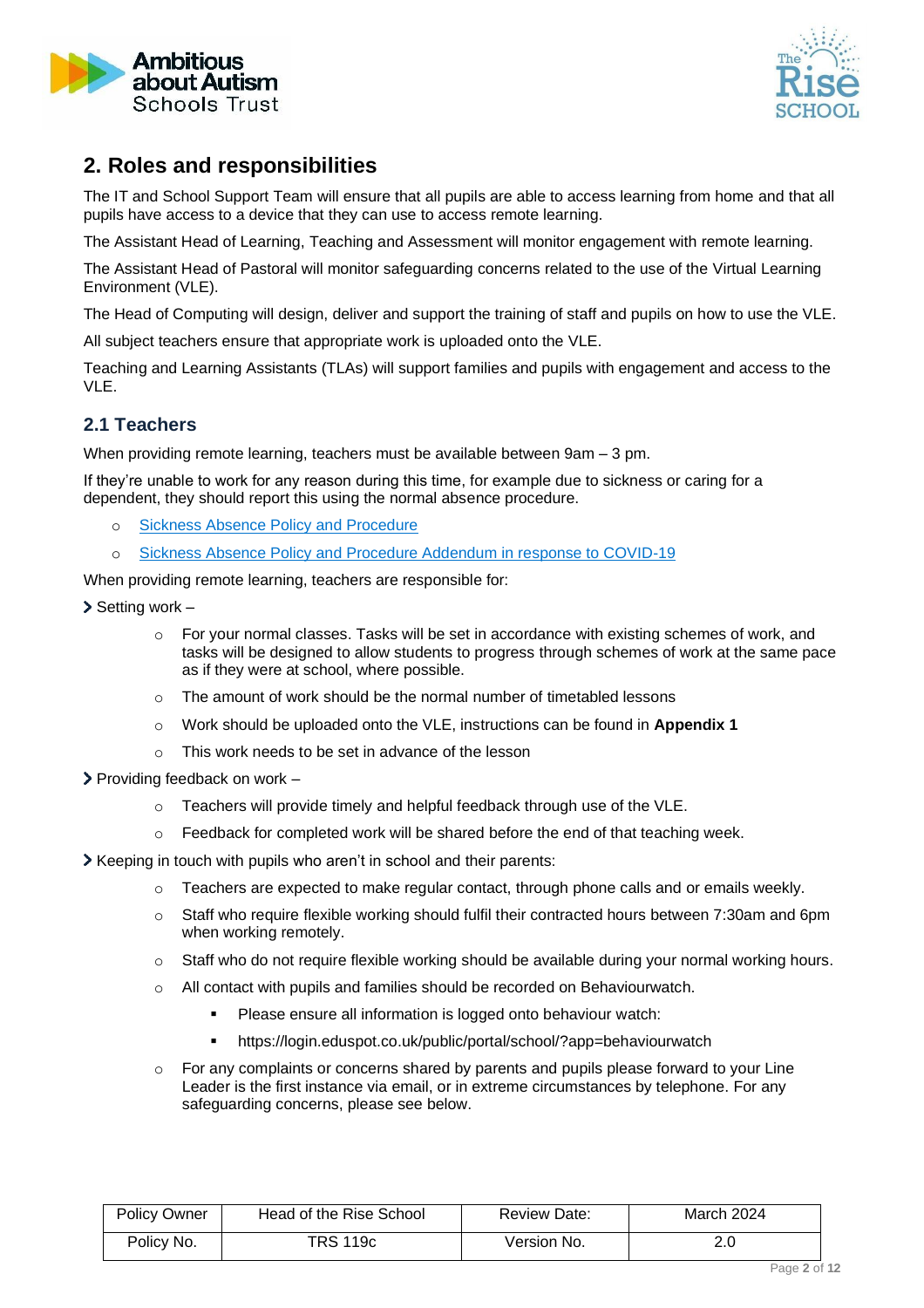



- Attending virtual meetings with staff, parents and pupils:
	- $\circ$  For all dress that is visible staff must follow the school dress code outlined in the staff handbook. [Staff Handbook](file:///C:/Users/Diana.white/Ambitious%20about%20Autism/The%20Rise%20School%20-%20Staff%20Info/Staff%20Handbook/Staff%20Handbook%202021-22%20FINAL%20with%20cover.pdf)
	- $\circ$  The view behind all staff members should be obscured or neutral, ideally a blank wall. Books, photographs, personal artifacts, white goods etc. should not be visible.
	- $\circ$  Other household members including children should not be visible. They should not be able to see your screen.

#### > Before Live Learning:

- Plan a live learning lesson which uses many of The Rise Way strategies such as sharing objectives, cognitive load theory, dual coding, questioning, scaffolding, good use of additional adults etc.
- o Ensure that pupils and supporting staff have 24 hours' notice that live learning is going to take place.
- o Place a link to the live learning in the Google Classroom stream.
- $\circ$  If you are using third party apps and websites (those that are not part of our GSE VLE) ensure that they are on the linked within the classroom stream and that staff and pupils have the necessary login and password details.
- $\circ$  If pupils are required to use an email as part of the login / registration process they must use their therise.school VLE email address.
- o Ensure that pupils have the necessary instructions to access live learning.
- $\circ$  Ensure alternative work is available for pupils that choose not to take place.
- $\circ$  Ensure that all staff (teacher, TLAs and additional staff) are familiar with the technology being used.
- $\circ$  Carry out a practice run through of any resources that are going to be shared to ensure that the content is appropriate.
- $\circ$  Ensure that you are able to copy resources such as URLs, Google slides and that you are able to record interactions.

#### > During Live Learning:

- $\circ$  There will be a minimum of 2 adults in every session, with the exception of 1:1 specialist sessions such as Speech and Language Therapy, Occupational Therapy, Mental Health first Aid.
- o Pupils will not be able to connect to the meeting until a classroom teacher has joined the meeting.
- o Take a register at the beginning of the lesson.
- $\circ$  Ask TLAs to try and locate pupils that have not ioined and provide help and support if pupils wish to join.
- $\circ$  Ensure that pupils are using appropriate language and taking turns to speak. Inappropriate language should be dealt with in a similar way to a classroom situation
- o Use a system of ?s and ticks similar to the classroom.
- o Use the mute and disconnect functions if necessary.

| <b>Policy Owner</b> | Head of the Rise School | Review Date: | March 2024 |
|---------------------|-------------------------|--------------|------------|
| Policy No.          | TRS 119c                | Version No.  |            |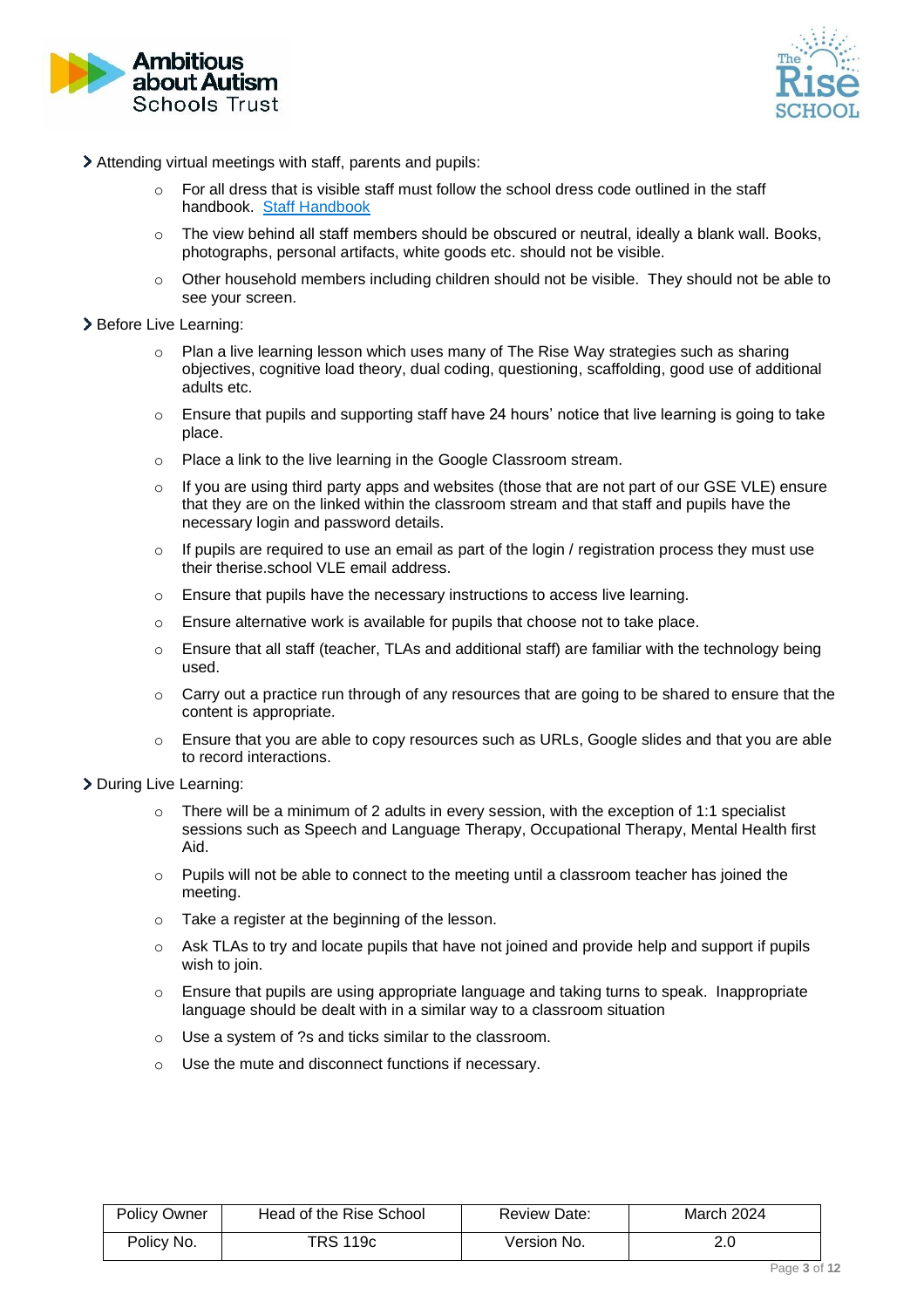



#### **2.2 BTEC Assessments:**

- Assessment:
	- If student is self-isolating, but not unwell student to use MS Teams submit internal assessment via assignments (electronically) – set deadline time to ensure no late submissions can be handed in.
	- $\circ$  If student is unable to meet the deadline due to COVID or another serious issues, IVs may authorise an extension using their professional judgement.
- > Internal verification:
	- o If Lead Internal verifiers and Assessors are self-isolating and not unwell carry out internal verification via Google Meet. \*Meetings must be recorded
	- $\circ$  Assessors provide feedback by uploading assessment records and learner evidence using feedback options in Google Meet.
- Resubmission and Internal verification**:** 
	- o Allow 15 working days for resubmission
	- o Upload resubmission along with learner declaration to the VLE
	- o Lead Internal Verifiers and Assessors carry out internal verification via Google Meet. \**Meetings must be recorded.*
	- $\circ$  Assessors provide feedback for resubmissions by uploading assessment records and learner evidence using feedback options in the VLE.
	- $\circ$  Can discuss with Lead Internal Verifier and assessor during Google Meeting \*must be recorded

#### \*\*\* **In the case of full closure Exam Boards will provide final requirements and guidance regarding teaching and assessment\*\*\***

#### **2.3 Teaching and Learning Assistants**

When assisting with remote learning, TLAs must be available between 9am – 3pm.

If they're unable to work for any reason during this time, for example due to sickness or caring for a dependent, they should report this using the normal absence procedure.

- o [Sickness Absence Policy and Procedure](https://ambitiousaboutautism.sharepoint.com/sites/policy/Published%20PPF/Forms/AllItems.aspx?id=%2Fsites%2Fpolicy%2FPublished%20PPF%2F027%20Sickness%20Absence%20Policy%20and%20Procedure%2Epdf&parent=%2Fsites%2Fpolicy%2FPublished%20PPF)
- o [Sickness Absence Policy and Procedure Addendum in response to COVID-19](https://ambitiousaboutautism.sharepoint.com/sites/policy/Published%20PPF/Forms/AllItems.aspx?id=%2Fsites%2Fpolicy%2FPublished%20PPF%2F0271%20Addendum%202%20to%20Sickness%20Absence%2C%20Special%20Leave%20of%20Absence%20and%20Family%20Leave%20Policies%20in%20response%20to%20Coronavirus%20%28COVID%2D19%29%20outbreak%2Epdf&parent=%2Fsites%2Fpolicy%2FPublished%20PPF)

When assisting with remote learning, TLAs are responsible for:

Keeping in touch with pupils who aren't in school and their parents:

- TLAs are expected to make regular contact, through phone calls and or emails twice weekly.
- $\circ$  Contact should include support and monitoring of both academic progress and general wellbeing
- o Staff who require flexible working should fulfil their contracted hours between 7:30am and 6pm when working remotely.
- o Staff who do not require flexible working should be available during your normal working hours.
- $\circ$  All contact with pupils and families should be recorded on Behaviourwatch.

| <b>Policy Owner</b> | Head of the Rise School | Review Date: | March 2024 |
|---------------------|-------------------------|--------------|------------|
| Policy No.          | TRS 119c                | Version No.  | 2.U        |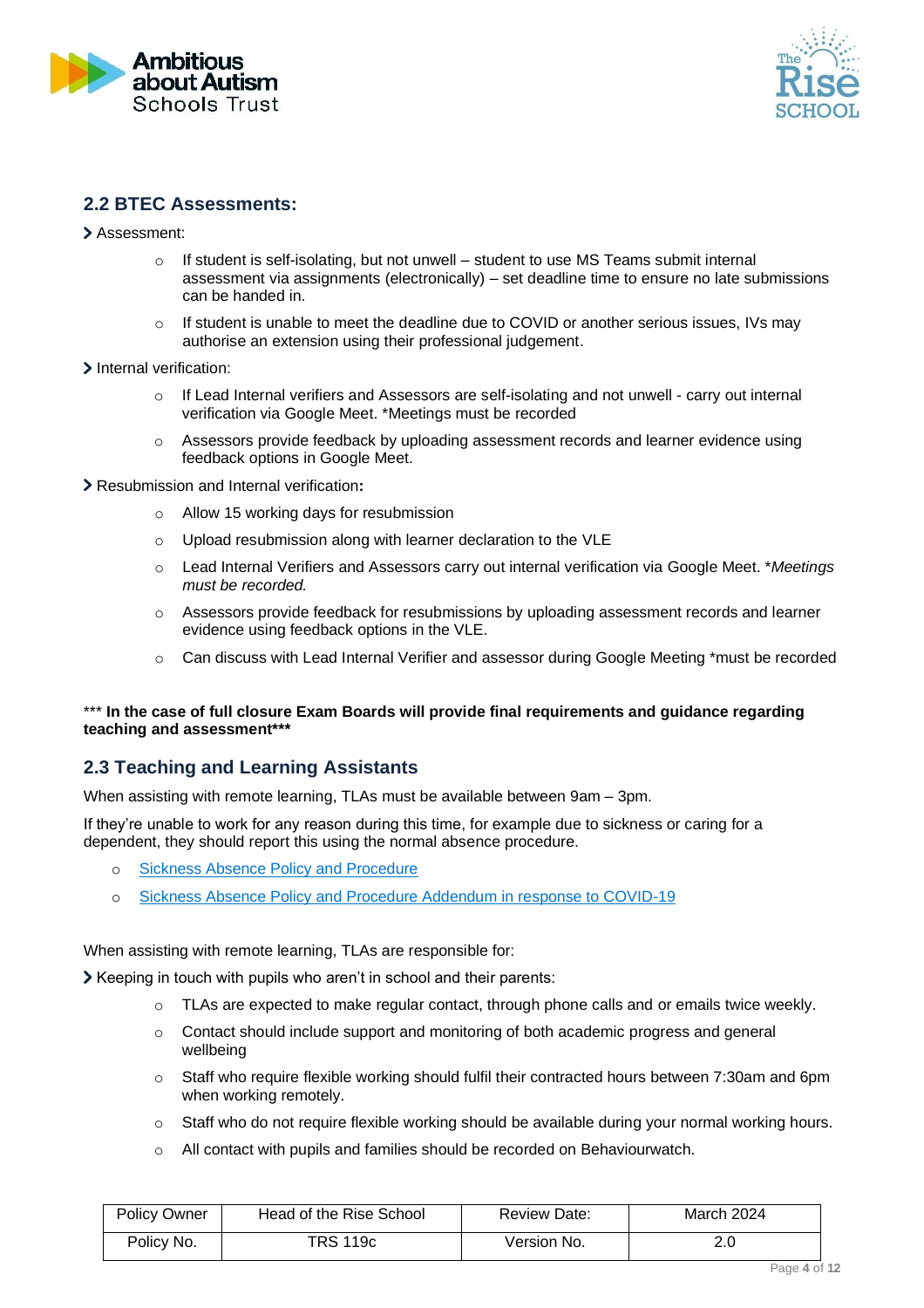



- Please ensure all information is logged onto behaviour watch:
- https://login.eduspot.co.uk/public/portal/school/?app=behaviourwatch
- $\circ$  For any complaints or concerns shared by parents and pupils please forward to your Line Leader is the first instance via email, or in extreme circumstances by telephone. For any safeguarding concerns, please see below.
- Attending virtual meetings with staff, parents and pupils:
	- $\circ$  For all dress that is visible staff must follow the school dress code outlined in the staff handbook. Link here
	- $\circ$  The view behind all staff members should be obscured or neutral, ideally a blank wall. Books, photographs, personal artifacts, white goods etc. should not be visible.
	- $\circ$  Other household members including children should not be visible. They should not be able to see you screen.
- > Before Live Learning:
	- $\circ$  Support pupils if required using the necessary instructions to access live learning.
	- $\circ$  Support pupils with completing alternative work for pupils that choose not to take part in live learning.
- > During Live Learning:
	- o There will be a minimum of 2 adults in every session, with the exception of 1:1 specialist sessions such as Speech and Language Therapy, Occupational Therapy, Mental Health first Aid.
	- $\circ$  Pupils will not be able to connect to the meeting until a classroom teacher user has joined.
	- $\circ$  Try and locate pupils that have not joined and provide help and support if pupils wish to join.
	- o Ensure that pupils are using appropriate language and taking turns to speak. Inappropriate language should be dealt with in a similar way to a classroom situation
	- o Use a system of ?s and ticks similar to the classroom.
	- o Use the mute and disconnect functions if necessary.
- Supporting pupils who aren't in school with learning remotely:
	- $\circ$  Continue to offer the same level of support and scaffolding as when they are supporting from school as possible.

#### **2.4 Subject leads / Line leads**

Alongside their teaching responsibilities, subject leads are responsible for:

- Considering whether any aspects of the subject curriculum need to change to accommodate remote learning
- Working with teachers teaching their subject remotely to make sure all work set is appropriate and consistent
- Working with other subject leads and senior leaders to make sure work set remotely across all subjects is appropriate and consistent, and deadlines are being set an appropriate distance away from each other
- Quality assuring the remote work set by teachers in their subject, ensuring this is to a high quality to support teaching and learning
- Alerting teachers to resources they can use to teach their subject remotely

#### **2.5 Senior leaders**

| <b>Policy Owner</b> | Head of the Rise School | Review Date: | March 2024 |
|---------------------|-------------------------|--------------|------------|
| Policy No.          | TRS 119c                | Version No.  |            |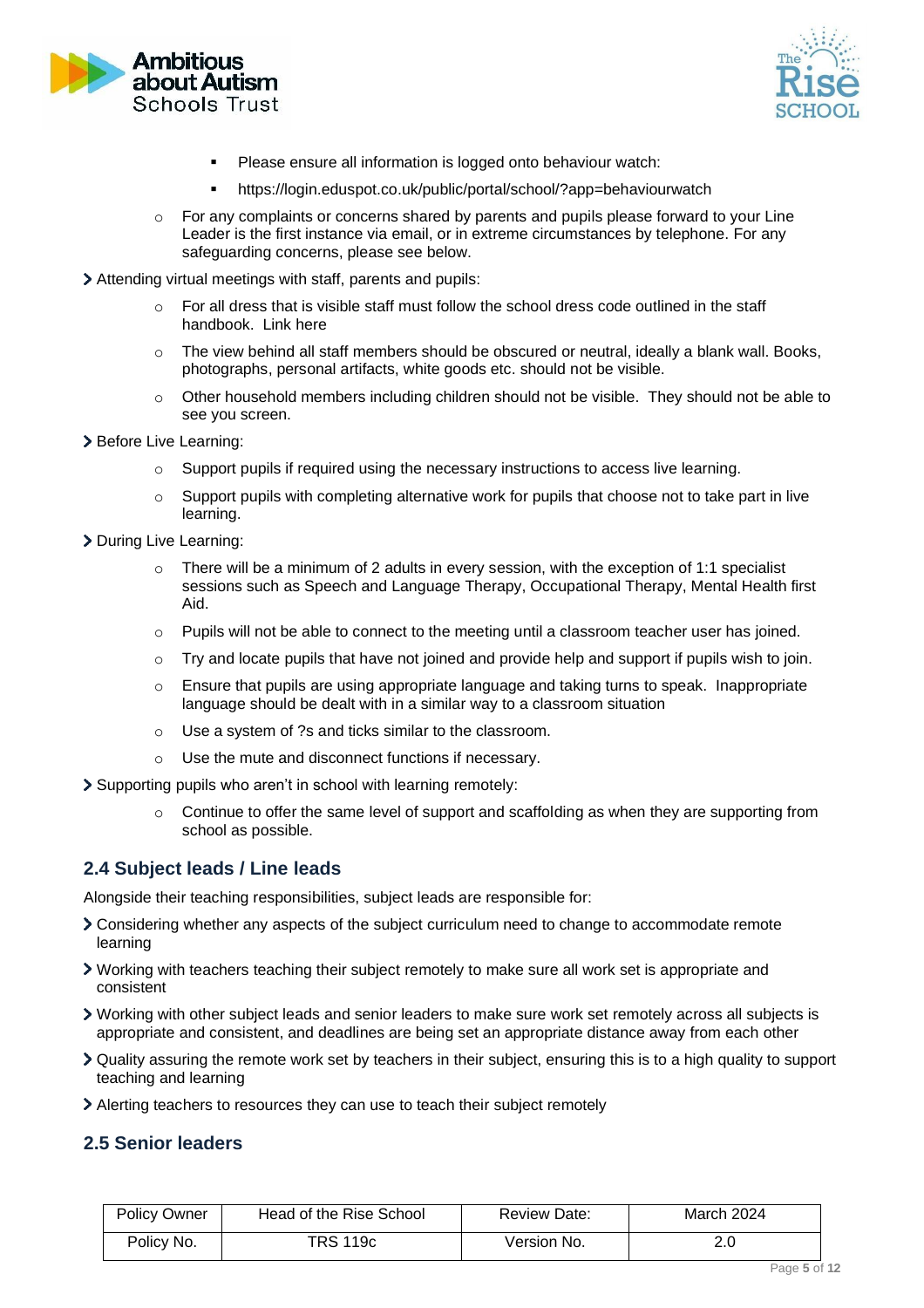



Alongside any teaching responsibilities, senior leaders are responsible for:

- Co-ordinating the remote learning approach across the school this is led by the Assistant Head Teacher of Learning, Teaching and Assessment.
- Monitoring the effectiveness of remote learning conducting regular teacher meetings reviewing work set or reaching out for feedback from pupils and parents
- Monitoring the security of remote learning systems, including data protection and safeguarding considerations

#### **2.6 Designated Safeguarding Lead (DSL)**

In the event of a school closure, pupils, parents, carers and staff are reminded that the schools Safeguarding policies still apply to all interactions between pupils and staff. These policies must be adhered to, whether they are at home, in the community or at school. These policies are:

- [Adult at risk safeguarding procedure](https://ambitiousaboutautism.sharepoint.com/sites/policy/Published%20PPF/Forms/AllItems.aspx?id=%2Fsites%2Fpolicy%2FPublished%20PPF%2F001c%20TRS%20Adult%20at%20Risk%20Safeguarding%20Policy%20Final%202020%2D21%20%2Epdf&parent=%2Fsites%2Fpolicy%2FPublished%20PPF)
- [Child protection policy and procedure](https://ambitiousaboutautism.sharepoint.com/sites/policy/Published%20PPF/Forms/AllItems.aspx?id=%2Fsites%2Fpolicy%2FPublished%20PPF%2F002c%20TRS%20Child%20Protection%20Policy%20and%20Procedure%20Final%202020%2D21%2Epdf&parent=%2Fsites%2Fpolicy%2FPublished%20PPF)
- [Child and Adult Safeguarding Policies in response to Coronavirus \(COVID-19\) outbreak](https://ambitiousaboutautism.sharepoint.com/sites/policy/Published%20PPF/Forms/AllItems.aspx?id=%2Fsites%2Fpolicy%2FPublished%20PPF%2F0020%2E%20COVID%2D19%2Dannex%2Dto%2Dchild%2Dand%2Dadult%2Dsafeguarding%20policies%2Epdf&parent=%2Fsites%2Fpolicy%2FPublished%20PPF)

The Assistant Head Teacher of Pastoral takes the lead responsibility for child protection and wider safeguarding arrangements.

The DSL is responsible for:

- Providing advice and support to other staff on child welfare and child protection matters.
- Arrange for regular contact with vulnerable pupils once per week at minimum, with additional contact, including home visits, arranged where required.
- All contact with vulnerable pupils will be recorded on Behaviourwatch and suitably stored in line with the data protection policy.
- All members of staff will report any safeguarding concerns to the DSL immediately.

#### **2.7 IT staff**

IT staff are responsible for:

- Fixing issues with systems used to set and collect work
- Supporting staff, pupils and parents with any technical issues they're experiencing
- Reviewing the security of remote learning systems and flagging any data protection breaches to the data protection officer
- Assisting pupils and parents with accessing the internet or devices

#### **2.8 Pupils and parents**

Staff can expect pupils learning remotely to:

- $\geq$  Be contactable during the school day although consider they may not always be in front of a device the entire time
- Complete work to the deadline set by teachers
- Seek help if they need it, from teachers or TLAs
- Alert the class team if they're not able to complete work

Staff can expect parents with children learning remotely to:

| <b>Policy Owner</b> | Head of the Rise School | Review Date: | March 2024 |
|---------------------|-------------------------|--------------|------------|
| Policy No.          | TRS 119c                | Version No.  | 2.0        |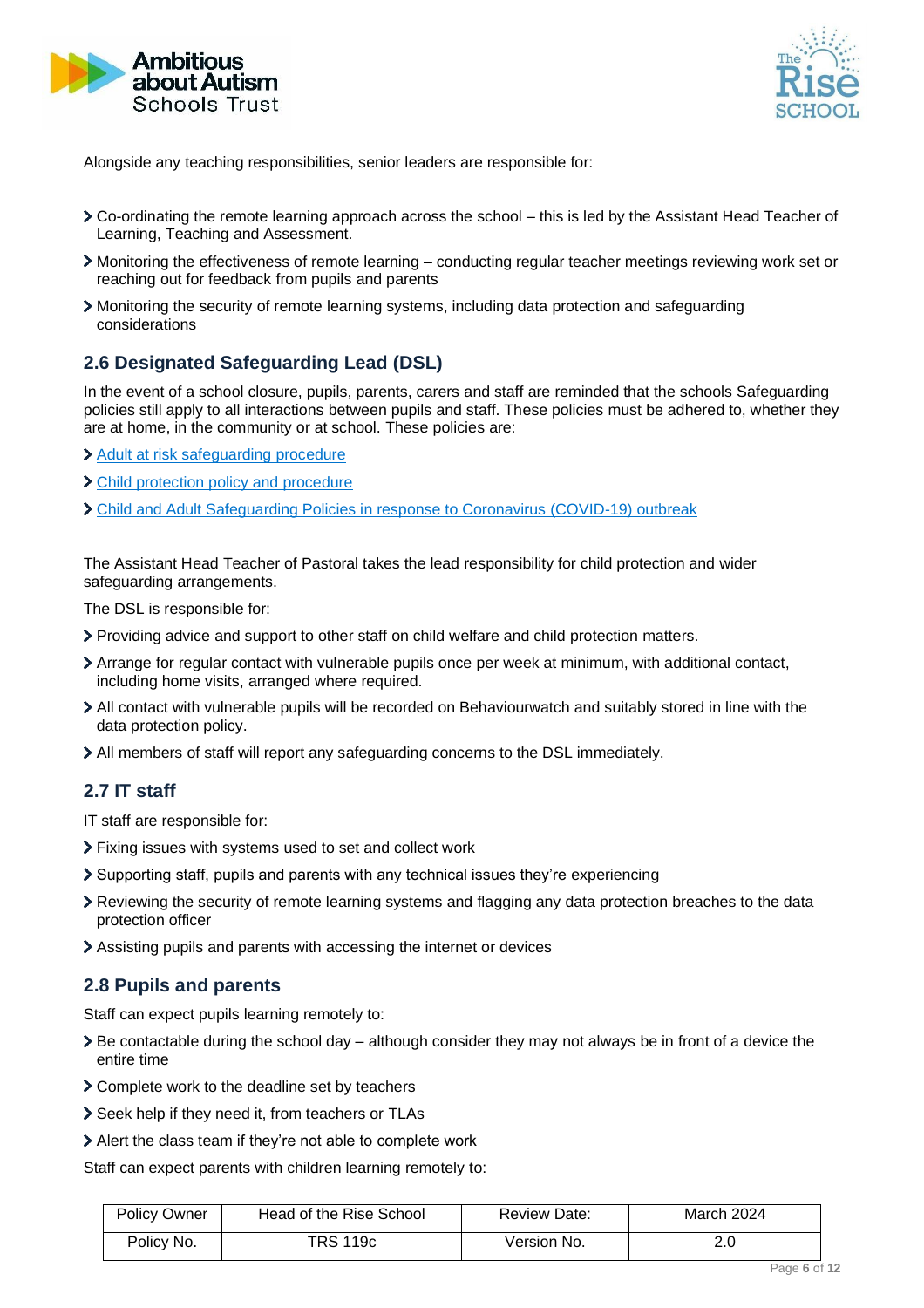



- Make the school aware if their child is sick or otherwise unable to complete work
- > Seek help from the school if they need it
- > Be respectful when making any complaints or concerns known to staff

#### **2.9 Governing board**

The governing body is responsible for:

- Monitoring the school's approach to providing remote learning to ensure education remains as high quality as possible
- Ensuring that staff are certain that remote learning systems are appropriately secure, for both data protection and safeguarding reasons

### <span id="page-6-0"></span>**3. Who to contact**

If staff have any questions or concerns about remote learning, they should contact the following individuals:

- $\sum$  Issues with IT [ithelp@ambitiousaboutautism.org.uk](mailto:ithelp@ambitiousaboutautism.org.uk)
- Issues with their own workload or wellbeing contact your line manager
- Concerns about data protection

contact Leigh-Anne Sullivan [Leigh-Anne.Sullivan@theriseschool.com](mailto:Leigh-Anne.Sullivan@theriseschool.com)

Concerns about safeguarding –

In the first instance - contact Hannah Clements [Hannah.Clements@theriseschool.com](mailto:Hannah.Clements@theriseschool.com)

contact Karen Oliver [Karen.Oliver@theriseschool.com](mailto:Karen.Oliver@theriseschool.com)

contact Diana White [Diana.White@theriseschool.com](mailto:Diana.White@theriseschool.com)

### <span id="page-6-1"></span>**4. Data protection**

#### **4.1 Accessing personal data**

When accessing personal data for remote learning purposes, all staff members will:

Access data using the secured cloud service, Sharepoint

Use devices provided by the school.

#### **4.2 Processing personal data**

Staff members may need to collect and/or share personal data such as pupil and family email addresses and contact numbers as part of the remote learning system. As long as this processing is necessary for the school's official functions, individuals won't need to give permission for this to happen.

However, staff are reminded to collect and/or share as little personal data as possible online. This should be securely password protected and on work devices only.

#### **4.3 Keeping devices secure**

All staff members will take appropriate steps to ensure their devices remain secure. This includes, but is not limited to:

 $\triangleright$  Keeping the device password-protected – strong passwords are at least 8 characters, with a combination of upper and lower-case letters, numbers and special characters (e.g. asterisk or currency symbol)

Making sure the device locks if left inactive for a period of time

| <b>Policy Owner</b> | Head of the Rise School | Review Date: | March 2024 |
|---------------------|-------------------------|--------------|------------|
| Policy No.          | TRS 119c                | Version No.  | ח ר<br>z.u |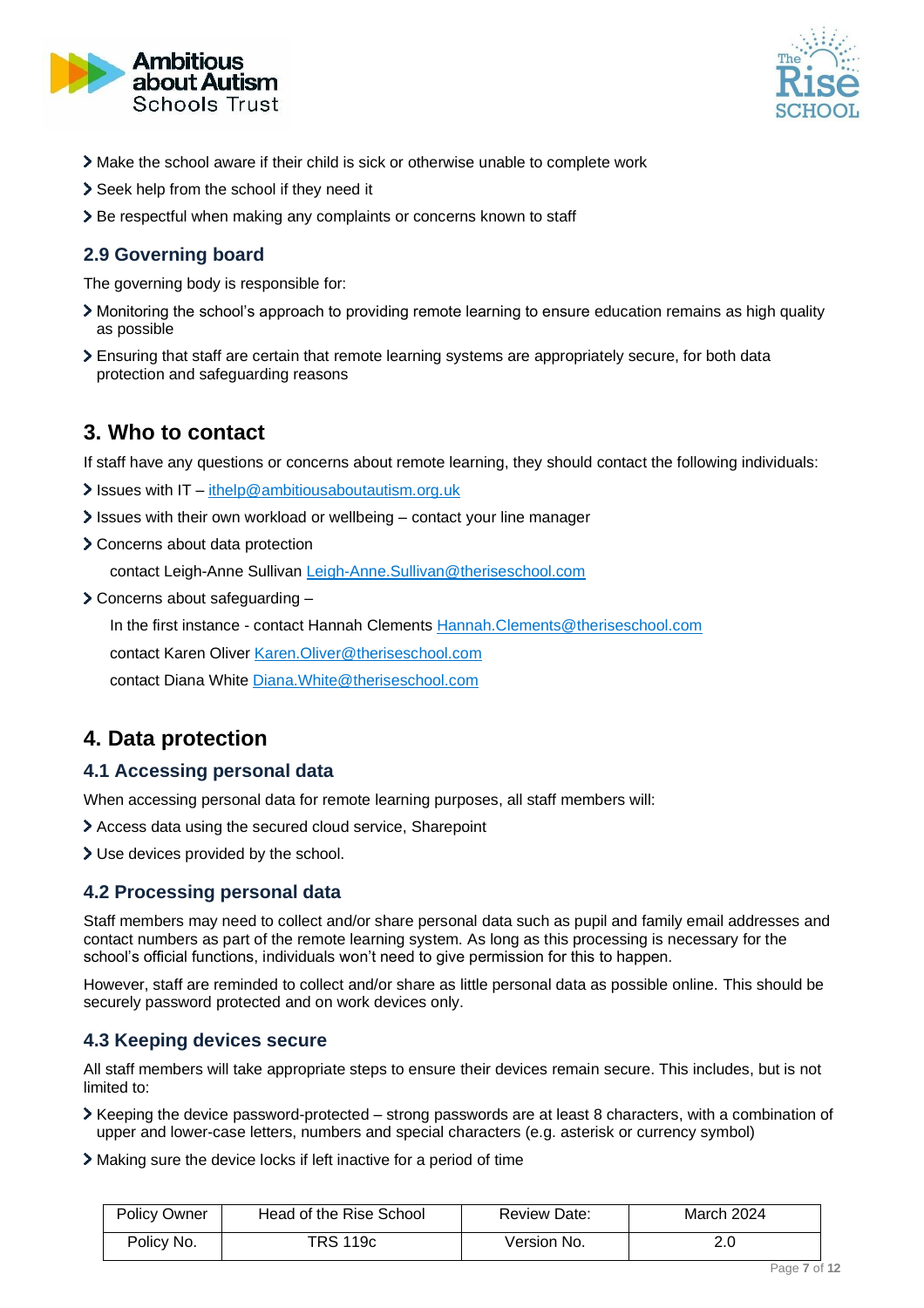



- > Not sharing the device among family or friends
- $\blacktriangleright$  Keeping operating systems up to date always install the latest updates

## <span id="page-7-0"></span>**5. Safeguarding**

If you have any concerns:

In the first instance – contact the Designated Safeguarding Lead - Hannah Clements [Hannah.clements@theriseschool.com](mailto:Hannah.Clements@theriseschool.com)

contact Deputy Safeguarding Lead - Karen Oliver [Karen.oliver@theriseschool.com](mailto:Karen.Oliver@theriseschool.com)

contact Deputy Safeguarding Lead - Diana White [diana.white@theriseschool.com](mailto:Diana.White@theriseschool.com)

### <span id="page-7-1"></span>**6. Monitoring arrangements**

This policy will be reviewed yearly by The Head of School. At every review, it will be approved by the Executive Principle.

### <span id="page-7-2"></span>**7. Links with other policies**

This policy is linked to our:

- > [Child protection policy](http://www.theriseschool.com/sites/default/files/policies/002c-TRS-Child-Protection-Policy-and-Procedure-Final-2020-21.pdf) and procedure
- > [Adult at risk safeguarding policy](http://www.theriseschool.com/sites/default/files/policies/001c-TRS-Adult-at-Risk-Safeguarding-Policy-Final-2020-21.pdf) and [procedure](http://www.theriseschool.com/sites/default/files/policies/001.1-Adult-at-Risk-Safeguarding-Procedure-Final-2020-21.pdf)
- [Child and Adult Safeguarding Policies in response to Coronavirus](http://www.theriseschool.com/sites/default/files/policies/COVID-19-annex-to-child-and-adult-safeguarding-policies.pdf) (COVID-19) outbreak
- > [Data protection policy](http://www.theriseschool.com/sites/default/files/policies/AaA-AaAST-094-Data-Protection-Policy-T12019.pdf)
- [ICT acceptable use policy and procedure](http://www.theriseschool.com/sites/default/files/policies/ICT-acceptable-use-policy-and-procedure-march-2020.pdf)
- [E-Safety Policy](http://www.theriseschool.com/sites/default/files/policies/e-safety-policy.pdf)

| <b>Policy Owner</b> | Head of the Rise School | Review Date: | March 2024 |
|---------------------|-------------------------|--------------|------------|
| Policy No.          | TRS 119c                | Version No.  |            |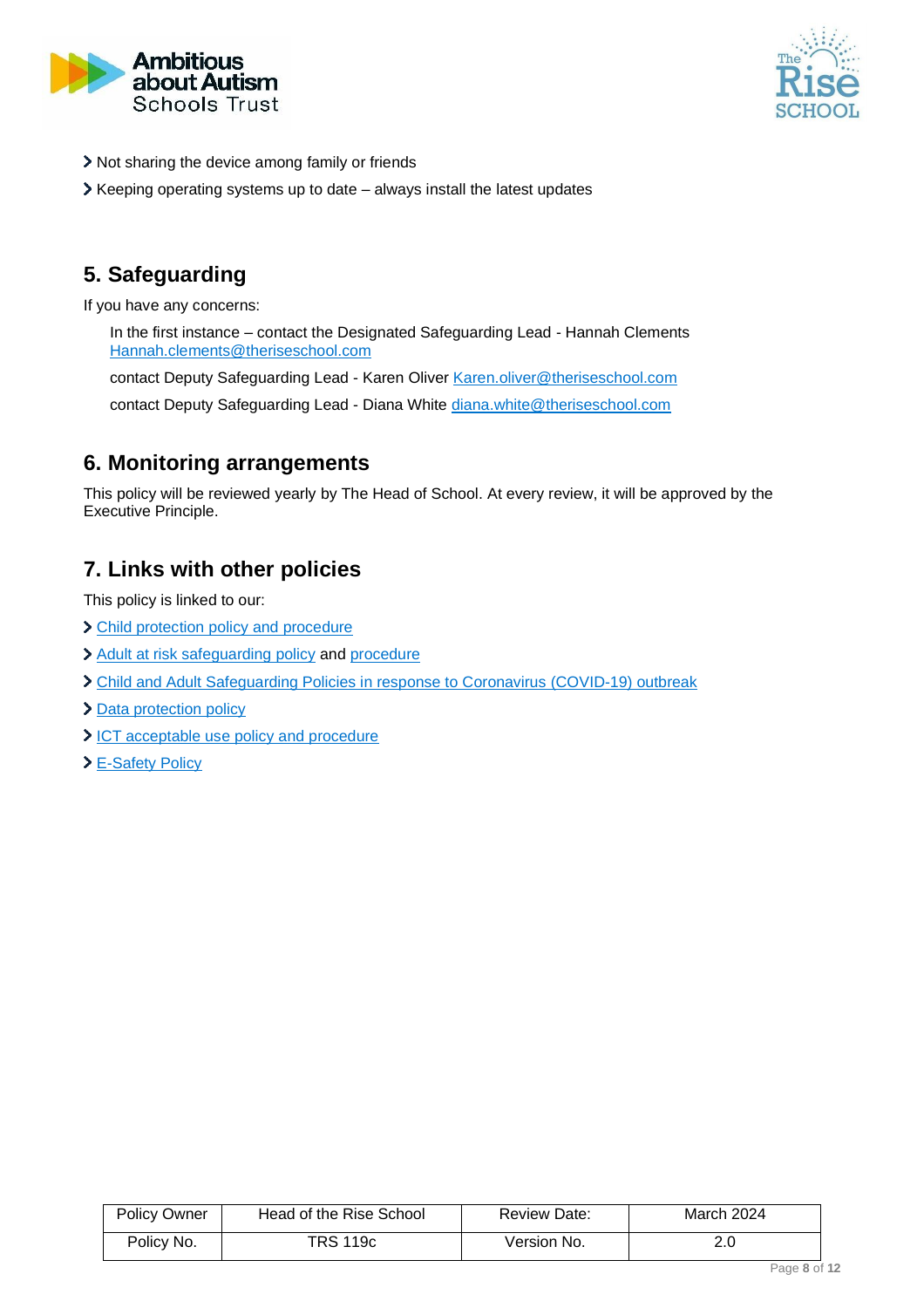



# <span id="page-8-0"></span>**Appendix 1Setting Assignments** (guidance repeated from P4

- GSE refers to work set as Assignments. Assignments will be created and set by the teacher, completed and submitted (turned<br>in) by the pupils (with support from teachers, parents and TLAs) and then marked and feedback give
- We have matched the content and layout of the assignments as closely as possible to the packs that have been sent home.
- In secondary, pupils should be set one assignment each week for each subject. The length of the assignment will be between<br>1 and 6 lessons depending on the subject. The number of lessons per week are clearly shown in each E.g. All three Pear lessons for the week should be in one assignment.
- In primary there is more flexibility. Pupils can be set one assignment with all the work in or a separate assignment for each subject.
- The lessons should follow the agreed format: memory platform, purposeful practice and improve your understanding.
- All the necessary resources such as relevant web sites, slides, text book pages and other resources must be included in the  $\ddot{\phantom{0}}$ assignment. No additional files will be uploaded.
- If pupils are going to submit their work for marking and feedback there must be sufficient spaces to allow the pupil to add their answers to the assignment using a keyboard. Options such as multiple choice or labelling diagrams could be very helpful here. Pupils can complete a paper based tasks in exercise books but they will not be able to submit them for marking and feedback.
- Assignments must all follow the same naming convention. Week beginning\_subject\_description. We plan to pilot with Pear and Guilder Rose in Sum1 Week 2. This means the first assignment for Pear iMedia would be called: WB2704\_iMedia\_Moodboards
- Assignments should be assigned / scheduled at the beginning of the week (Monday 08:00) and due before the next Monday<br>08:00. E.g. WB2704\_iMedia\_Moodboards. Will be set / scheduled at 08:00 on 27<sup>th</sup> April and the due date May.

| Y10-Pear-Computing<br>$\equiv$<br>Year 10 | <b>Stream</b><br><b>Classwork</b>                    | Ensure you are in the classroom / Classwork tab<br>$\mathop{\mathop{\cdots}}\nolimits$           |  |
|-------------------------------------------|------------------------------------------------------|--------------------------------------------------------------------------------------------------|--|
|                                           | Create<br>$+$                                        | The most straightforward way to set and collect work<br>is using the Create / Assignment option. |  |
| <b>All topics</b>                         | 自<br>Assignment<br>自<br>Quiz assignment              | Select the Create / Assignment option<br>$\omega$ <sub>c</sub> $\alpha$ <sub>c</sub>             |  |
| <b>R</b> Lesson<br>Quiz                   | 囨<br>Question<br>rams<br>Material<br>旵<br>Reuse post | Draft                                                                                            |  |
| <b>Extra things</b>                       | 眉<br>Topic                                           | ÷                                                                                                |  |
|                                           | 日<br>Lessson 4                                       | Scheduled for Apr 30, 8:00 AM                                                                    |  |
|                                           | Week 1 - Lesson 1.1 Moodboards 国 2<br>旧              | Due Mar 30                                                                                       |  |
| ℗                                         | Week 1 - Lesson 2 - TBC<br>E                         | Due Apr 3                                                                                        |  |

| Policy Owner | Head of the Rise School | Review Date: | March 2024 |
|--------------|-------------------------|--------------|------------|
| Policy No.   | TRS 119c                | Version No.  | 2.U        |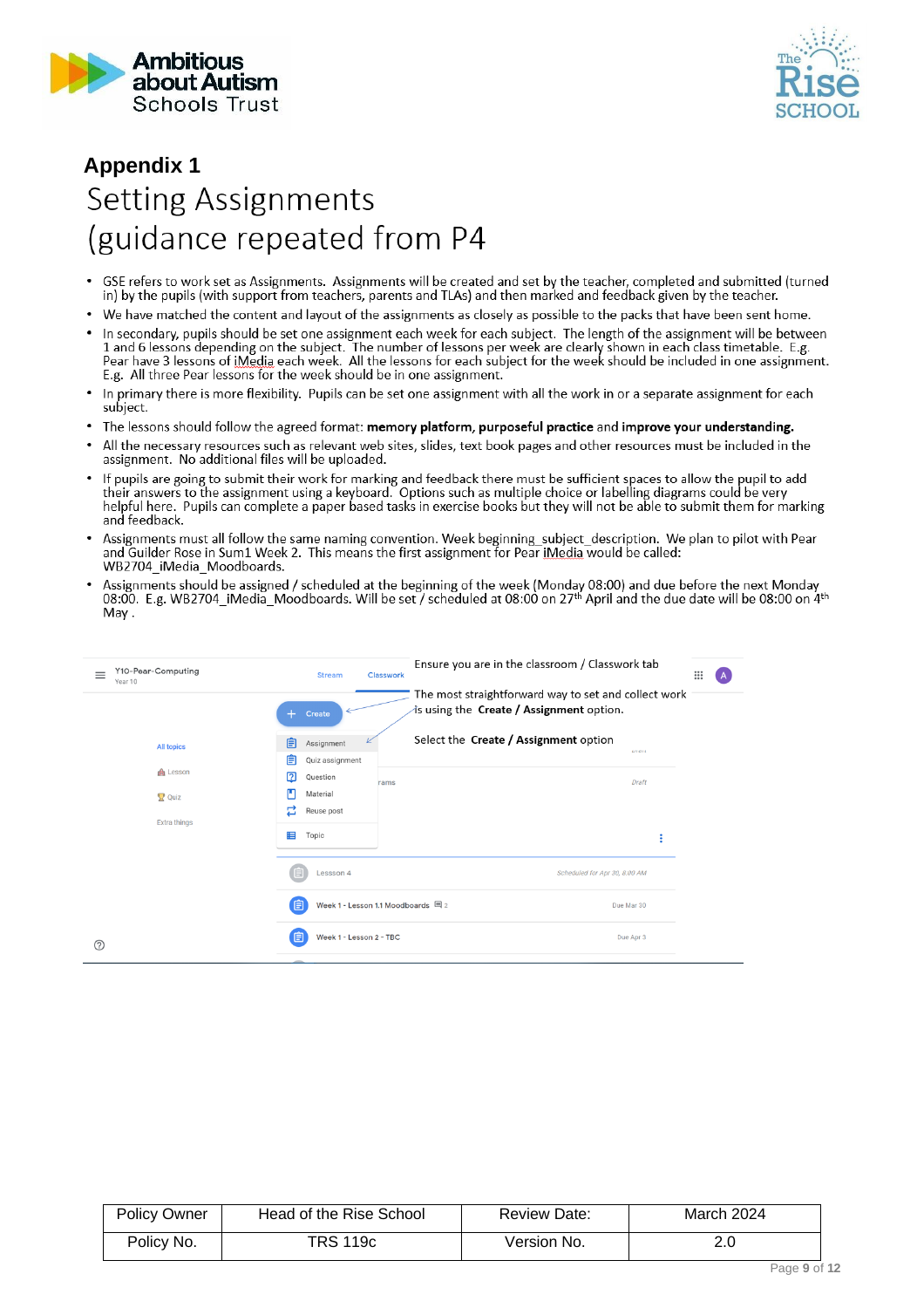



| ×                 | Assignment                                                                                                                                                                                                                                    |                                                                                                                                       |
|-------------------|-----------------------------------------------------------------------------------------------------------------------------------------------------------------------------------------------------------------------------------------------|---------------------------------------------------------------------------------------------------------------------------------------|
|                   |                                                                                                                                                                                                                                               | 1) Give your assignment a <b>title</b> . It must follow the same                                                                      |
| 圁                 | Title                                                                                                                                                                                                                                         | naming convention. Week beginning subject description                                                                                 |
|                   | WB1105_iMedia_Moodboards                                                                                                                                                                                                                      | 2) Provide clear and detailed instructions (this is not optional).                                                                    |
| Ξ                 | Instructions (optional)                                                                                                                                                                                                                       | These should follow the format: memory platform, purposeful                                                                           |
|                   | Complete the memory platform task                                                                                                                                                                                                             | practice and improve your understanding                                                                                               |
|                   | Read through pages 2-6 of the 1.1 Moodboards lesson                                                                                                                                                                                           | 100                                                                                                                                   |
|                   | Read Pages 1-3 of the Wells Revison book                                                                                                                                                                                                      | Due                                                                                                                                   |
|                   | 1) Complete the exam question on page 7<br>2) Check your answer against the mark scheme on page 8                                                                                                                                             |                                                                                                                                       |
|                   | 3) Look at the example on page 9 and then complete the Moodboard Task on page 10.                                                                                                                                                             | No due date                                                                                                                           |
|                   | If you complete this in less than 2 hours or you would like to extend your learning please complete the                                                                                                                                       | Topic                                                                                                                                 |
|                   | following                                                                                                                                                                                                                                     | No topic                                                                                                                              |
|                   | Improve your Understanding<br>1) Create a physical mood board for a new trainer called Like it.                                                                                                                                               |                                                                                                                                       |
|                   | 2) Visit this website to learn more about mood boards: https://www.creativebloq.com/graphic-                                                                                                                                                  | Rubric                                                                                                                                |
|                   | design/mood-boards-812470<br>Visit this website to remind yourself about the use of colours in design: http://www.color-wheel-                                                                                                                | + Rubric                                                                                                                              |
| ℗                 | pro.com/color-meaning.html                                                                                                                                                                                                                    | Originality reports                                                                                                                   |
|                   |                                                                                                                                                                                                                                               | Learn more                                                                                                                            |
|                   | 1) Create a physical mood board for a new trainer c<br>2) Visit this website to learn more about mood boar<br>design/mood-boards-812470<br>Visit this website to remind yourself about the use of understanding<br>pro.com/color-meaning.html | The assignment must follow the format: memory<br>platform, purposeful practice and improve your<br>  Originality reports              |
|                   | Google Drive<br>Δ<br>Add<br>Link<br>GD<br>File                                                                                                                                                                                                | Learn more                                                                                                                            |
| (?)               | YouTube                                                                                                                                                                                                                                       | Students can view file<br>×                                                                                                           |
| $\leftarrow$<br>m | 1) Select files from your device<br>3) Upload one file. It must follow the same naming convention. Week beginning subject description                                                                                                         |                                                                                                                                       |
|                   | 3) Look at the examp<br>Insert files using Google Drive                                                                                                                                                                                       | « remote » ks4<br>Search ks4<br>个<br>$\sim$ 0                                                                                         |
|                   | If you complete this in<br>Recent<br>Upload<br>My Drive                                                                                                                                                                                       | BEE<br>Organise<br>New folder<br>Shared drives<br>Starred                                                                             |
|                   | following<br><b>Improve your Underst</b>                                                                                                                                                                                                      | Da<br>Name<br><b>Quick access</b>                                                                                                     |
|                   | 1) Create a physical                                                                                                                                                                                                                          | 25 <sub>i</sub><br>wells<br>Desktop<br>iMedia 1.1 Week1 completed.docx<br>30/                                                         |
|                   | 2) Visit this website                                                                                                                                                                                                                         | Andrew Magee<br>iMedia 2.1 Week2 completed.docx<br>30/<br>$\Box$ This PC<br>Drag files here<br>iMedia 3.1 Week3 completed.docx<br>30/ |
|                   | design/mood-boards-<br>Visit this website to                                                                                                                                                                                                  | <b>Exercise</b><br>iMedia Week 1 Lessons 1 updated.odt<br>26 <sub>i</sub><br>$-$ or $-$                                               |
|                   | pro.com/color-meani                                                                                                                                                                                                                           | R081 LO1 Independent Exam Prep Spr2 20.docx<br>26/<br>Camera Roll<br>25/<br>WB1105_iMedia_Moodboards.docx<br>Documents                |
|                   |                                                                                                                                                                                                                                               | Select files from your device<br>wells intro.pdf<br>25 <sub>i</sub><br>Music                                                          |
|                   | $0$ Add<br>$+$ Crea                                                                                                                                                                                                                           | $\Box$ Pictures<br>Saved Pictures                                                                                                     |
|                   |                                                                                                                                                                                                                                               | <b>图 Videos</b>                                                                                                                       |
|                   | <b>iMedia</b>                                                                                                                                                                                                                                 | Network                                                                                                                               |
|                   | Word                                                                                                                                                                                                                                          | File name: WB1105_iMedia_Moodboards.doc ~<br>All Files (*.*)                                                                          |
|                   | <b>Upload</b><br>Cancel<br><b>iMedia</b>                                                                                                                                                                                                      | Open                                                                                                                                  |

| <b>Policy Owner</b> | Head of the Rise School | Review Date: | March 2024 |
|---------------------|-------------------------|--------------|------------|
| Policy No.          | TRS 119c                | Version No.  | ח ר<br>z.u |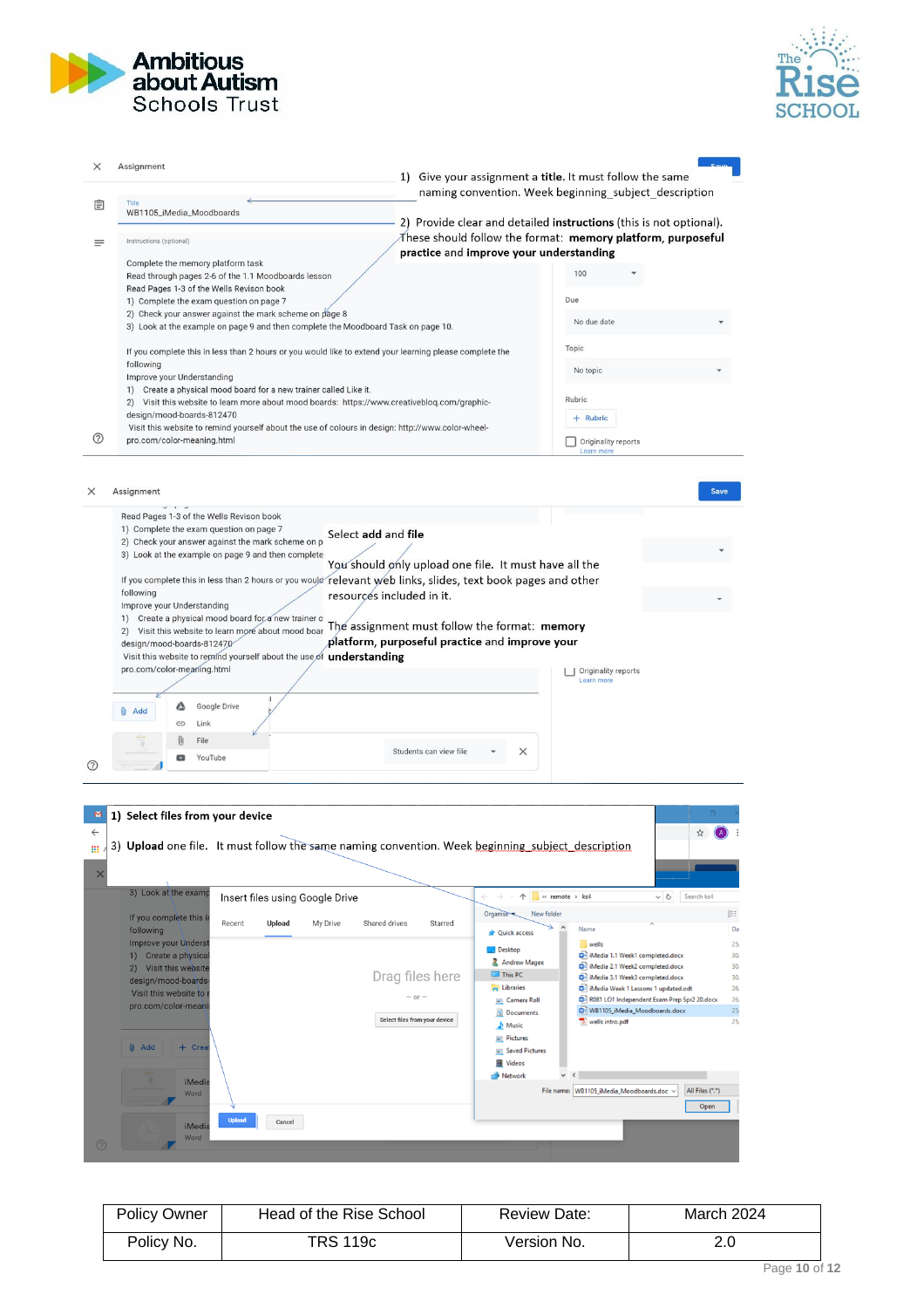



|                                   | Assignment                                                                                                                                                                                                                                                                                                                                                                                                         | Saved                                             | <b>Assign</b> |
|-----------------------------------|--------------------------------------------------------------------------------------------------------------------------------------------------------------------------------------------------------------------------------------------------------------------------------------------------------------------------------------------------------------------------------------------------------------------|---------------------------------------------------|---------------|
| 自<br>Ξ                            | WB1105_iMedia_Moodboards<br>You must Make a copy for each student otherwise they will not be able to edit and submit.                                                                                                                                                                                                                                                                                              | For                                               | Il students   |
|                                   | <b>Add</b><br>+ Create<br>WB1105_iMedia_Moodboards.docx<br>Students can view file<br>$\times$<br>Word<br>Students can edit file<br>Make a copy for each student                                                                                                                                                                                                                                                    | Due<br>No due date<br>Topic<br>No topic<br>Rubric |               |
| $\circledcirc$<br><b>III</b> Apps | There are several options here. At the moment we will only use the For and<br>Due<br>A                                                                                                                                                                                                                                                                                                                             | $+$ Rubric<br>Originality reports<br>Learn more   |               |
|                                   |                                                                                                                                                                                                                                                                                                                                                                                                                    |                                                   | <b>Assign</b> |
|                                   | For: The same work can be set for all students or work can be<br>differentiated and different versions of the assignment can be sent to<br>different pupils. TLAs can further differentiate work add support materials<br>and then assign it to individual pupils.<br>Due: The teacher decides when an assignment must be submitted (turned<br>in by pupils) by assigning a Due date & time. Assignments should be | For<br>All students<br>Points<br>100              |               |
|                                   | assigned / scheduled at the beginning of the week (Monday 08:00) and due<br>before the next Monday 08:00. E.g. WB1105 iMedia Moodboards. Will be<br>set / scheduled at 08:00 on 11 <sup>th</sup> May and the due date will be 08:00 on 18 <sup>th</sup><br>May                                                                                                                                                     | Due<br>Due date & time<br>May 18, 2020            | ×.            |

| $\times$    | As There are options to either Assign or Schedule work.                                                                                                                                                                                                   | Schedule assignment                                   | Assign                 |
|-------------|-----------------------------------------------------------------------------------------------------------------------------------------------------------------------------------------------------------------------------------------------------------|-------------------------------------------------------|------------------------|
|             | Assign: When an assignment is immediately made available for pupils in<br>the classroom.                                                                                                                                                                  | May 11, 2020                                          | Assign                 |
| 自           | <b>Schedule:</b> Assignments can scheduled for a future date and time.                                                                                                                                                                                    | 8:00 AM                                               | Schedule<br>Save draft |
| $\equiv$    | Assignment should be assigned / scheduled for the beginning of the week<br>(Monday 08:00) and due before the next Monday 08:00.                                                                                                                           | <b>Schedule</b><br>Cancel<br>$\overline{\phantom{0}}$ | Discard draft          |
|             | E.g. WB1105 iMedia Moodboards. Has been scheduled at 08:00 on 11 <sup>th</sup><br>May and the due date is 08:00 on 18 <sup>th</sup> May                                                                                                                   | Due<br>Mon, May 18, 8:00 PM                           |                        |
|             | following<br>Improve your Understanding<br>Create a physical mood board for a new trainer called Like it.                                                                                                                                                 | Topic<br>No topic                                     |                        |
| $\circledR$ | Visit this website to learn more about mood boards: https://www.creativeblog.com/graphic-<br>design/mood-boards-812470<br>Visit this website to remind yourself about the use of colours in design: http://www.color-wheel-<br>pro.com/color-meaning.html | Rubric<br>$+$ Rubric<br>Originality reports           |                        |

Policy Owner | Head of the Rise School | Review Date: | March 2024 Policy No. **TRS 119c** Version No. 2.0